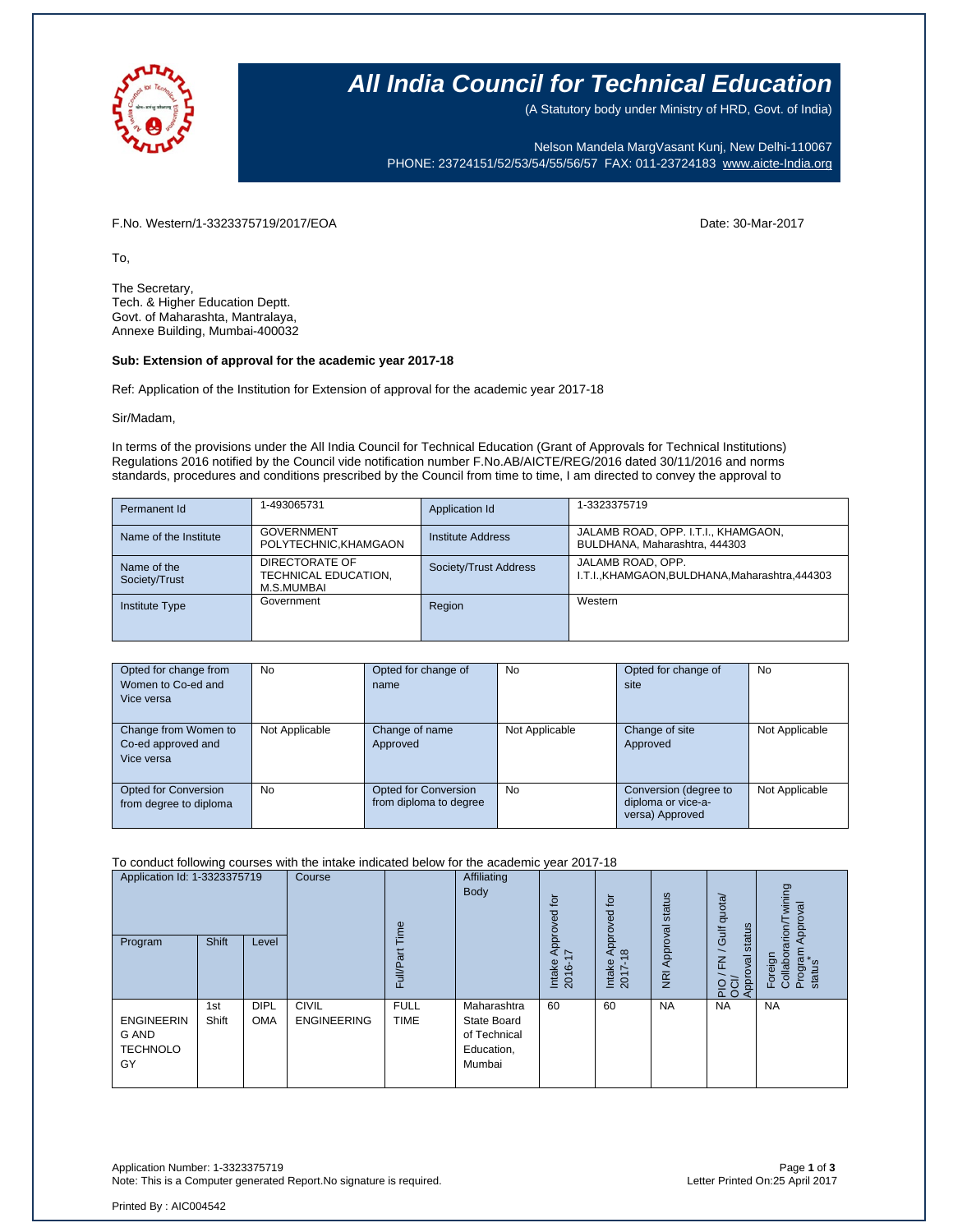

# **All India Council for Technical Education**

(A Statutory body under Ministry of HRD, Govt. of India)

Nelson Mandela MargVasant Kunj, New Delhi-110067 PHONE: 23724151/52/53/54/55/56/57 FAX: 011-23724183 [www.aicte-India.org](http://www.aicte-india.org/)

| <b>ENGINEERIN</b><br>G AND<br><b>TECHNOLO</b><br>GY        | 1st<br>Shift | <b>DIPL</b><br><b>OMA</b> | <b>COMPUTER</b><br><b>ENGINEERING</b>                    | <b>FULL</b><br><b>TIME</b> | Maharashtra<br>State Board<br>of Technical<br>Education,<br>Mumbai | 60  | 60  | <b>NA</b> | <b>NA</b> | <b>NA</b> |
|------------------------------------------------------------|--------------|---------------------------|----------------------------------------------------------|----------------------------|--------------------------------------------------------------------|-----|-----|-----------|-----------|-----------|
| <b>ENGINEERIN</b><br><b>G AND</b><br><b>TECHNOLO</b><br>GY | 1st<br>Shift | <b>DIPL</b><br><b>OMA</b> | <b>ELECTRICAL</b><br><b>ENGINEERING</b>                  | <b>FULL</b><br><b>TIME</b> | Maharashtra<br>State Board<br>of Technical<br>Education,<br>Mumbai | 60  | 60  | <b>NA</b> | <b>NA</b> | <b>NA</b> |
| <b>ENGINEERIN</b><br><b>G AND</b><br><b>TECHNOLO</b><br>GY | 1st<br>Shift | <b>DIPL</b><br><b>OMA</b> | <b>ELECTRONICS</b><br>&<br><b>COMMUNICATI</b><br>ON ENGG | <b>FULL</b><br><b>TIME</b> | Maharashtra<br>State Board<br>of Technical<br>Education,<br>Mumbai | 60  | 60  | <b>NA</b> | <b>NA</b> | <b>NA</b> |
| <b>ENGINEERIN</b><br>G AND<br><b>TECHNOLO</b><br>GY        | 1st<br>Shift | <b>DIPL</b><br><b>OMA</b> | <b>MECHANICAL</b><br><b>ENGINEERING</b>                  | <b>FULL</b><br><b>TIME</b> | Maharashtra<br>State Board<br>of Technical<br>Education,<br>Mumbai | 120 | 120 | <b>NA</b> | <b>NA</b> | <b>NA</b> |

The above mentioned approval is subject to the condition that

GOVERNMENT POLYTECHNIC,KHAMGAON

shall follow and adhere to the Regulations, guidelines and directions issued by AICTE from time to time and the undertaking / affidavit given by the institution along with the application submitted by the institution on portal.

In case of any differences in content in this Computer generated Extension of Approval Letter, the content/information as approved by the Executive Council / General Council as available on the record of AICTE shall be final and binding.

Strict compliance of Anti-Ragging Regulation:- Approval is subject to strict compliance of provisions made in AICTE Regulation notified vide F. No. 37-3/Legal/AICTE/2009 dated July 1, 2009 for Prevention and Prohibition of Ragging in Technical Institutions. In case Institution fails to take adequate steps to Prevent Ragging or fails to act in accordance with AICTE Regulation or fails to punish perpetrators or incidents of Ragging, it will be liable to take any action as defined under clause 9(4) of the said Regulation.

### **Note: Validity of the course details may be verified at www.aicte-india.org**

 **Prof. A.P Mittal Member Secretary, AICTE**

Copy to:

**1. The Regional Officer,** All India Council for Technical Education Industrial Assurance Building 2nd Floor, Nariman Road Mumbai - 400 020, Maharashtra

**2. The Director Of Technical Education\*\*,** Maharashtra

Application Number: 1-3323375719 Page **2** of **3** Note: This is a Computer generated Report.No signature is required.